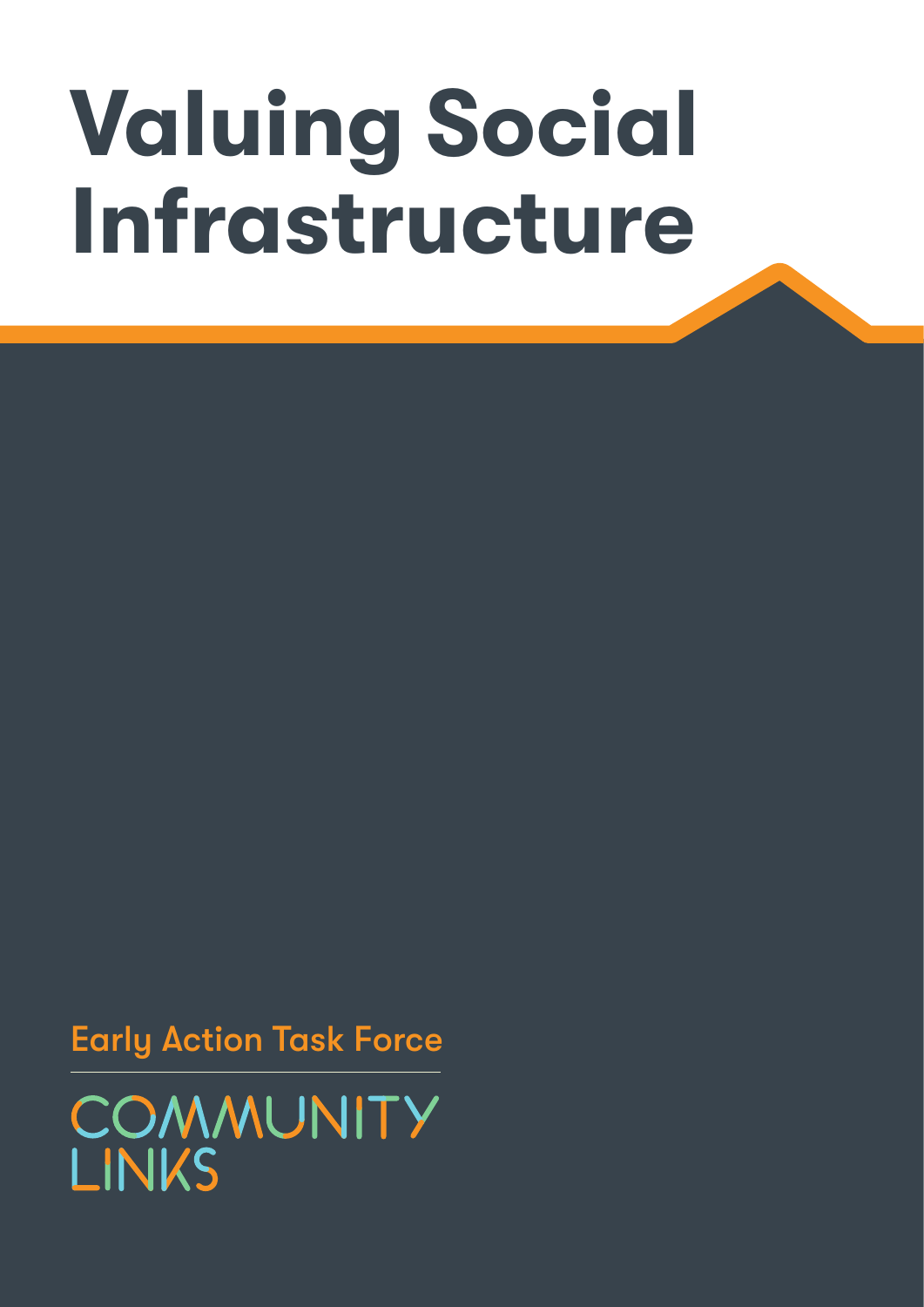#### 02 03

What makes a place a good place to live and prosper in? This discussion document highlights the importance of recognising and valuing social infrastructure and making sure that it is as preventative as possible.

#### Section 1

Section 1 defines the three dimensions of social infrastructure – buildings, facilities and the built environment; services and organisations; and strong and healthy communities – and lists essential ingredients and examples. Britain has a proud history of creating a rich social infrastructure, compared to many other countries. But recently there has been significant disinvestment in the physical assets and preventative services that are an important part of social infrastructure, potentially leading to a further downward spiral. Although the existence of universal public services helps to iron out disparities between communities, some communities are more deprived in terms of social infrastructure than others. But this remains insufficiently recognised and recorded by the current ONS measure of deprivation.

### Section 2

Section 2 looks at the role of social infrastructure in early action. Much of social infrastructure supports prevention and early action, helping to create the resourcefulness and resilience that prevent problems in the first place and providing support networks, services and activities that stop any problems from getting worse. It's important to think of early action in the round: too often, it is seen only in terms of services or specific interventions, ignoring the potential of other dimensions of social infrastructure to make a difference. Regeneration initiatives, conversely, tend to focus too narrowly on capital projects. Community based initiatives add value but would be more effective if all dimensions of social infrastructure are deployed and aligned, including public services. At the same time, efforts should be made to ensure social infrastructure is as geared toward early action as possible: it will

rightly always contain some acute services, but it can also become more preventative - for example, health services can do more to promote public health. Like other forms of early action, social infrastructure can be better supported by adopting long term planning, being more transparent about the future costs and benefits of changes, and taking steps to break down silos. Greater investment in social infrastructure in deprived areas is required alongside investment in jobs, skills physical infrastructure and existing capital funds should be used for this purpose. This should be seen as a complementary way to increase well-being and prosperity, bringing economic and social benefits and saving money downstream.

## Section 3

Finally, section 3 looks at what works in developing preventative social infrastructure locally, based on lessons learnt from placebased initiatives, giving a potential checklist for practitioners to use and discuss, with examples. This includes mapping existing social infrastructure and making better use of the resources that already exist, developing strong collaborative partnerships with shared goals, empowering communities to determine priorities and take more control of assets and developing pooled budgets.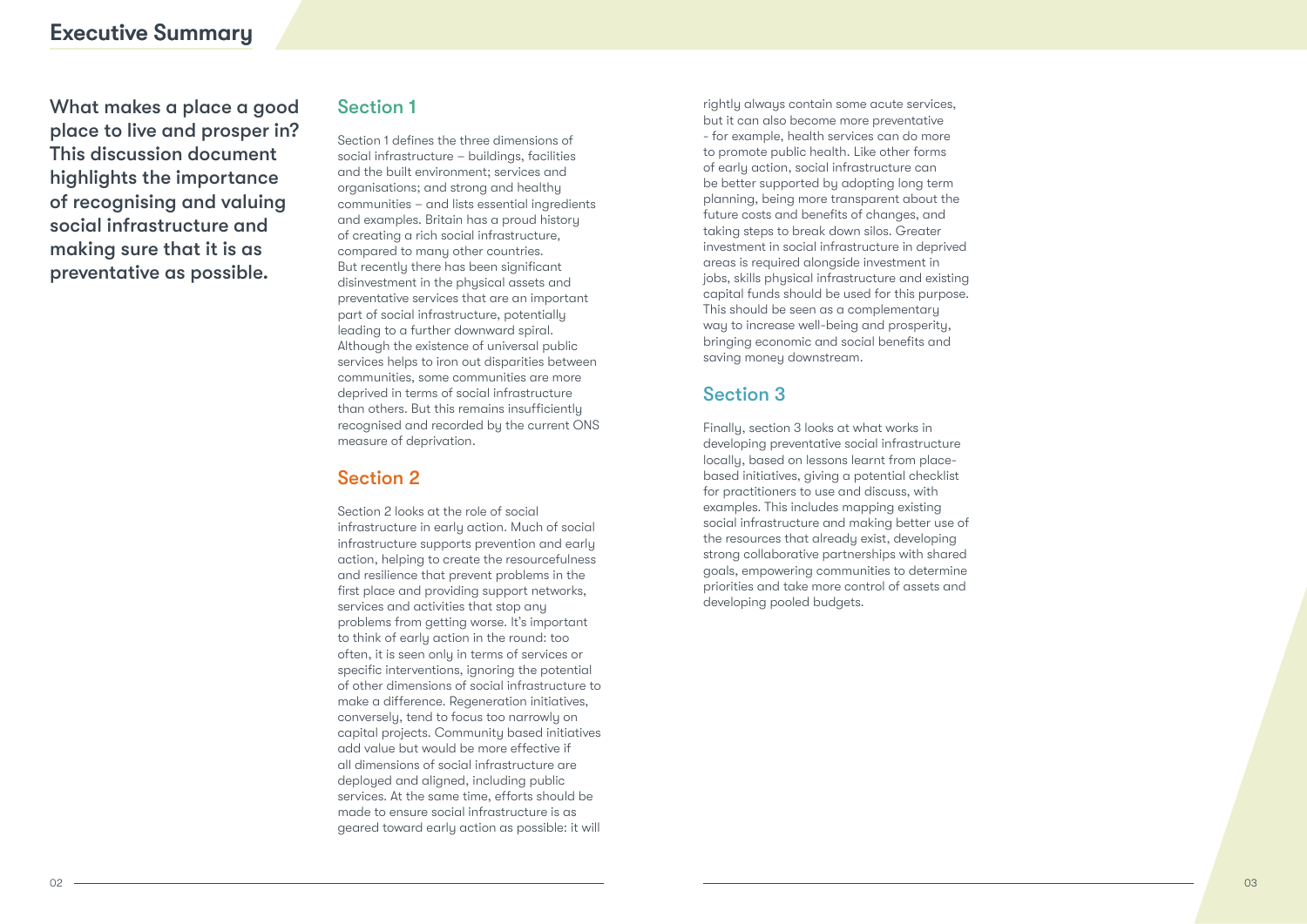## Section 1

## **Valuing social infrastructure**

## What is social infrastructure?

Strong social infrastructure makes a place somewhere where people want to live, businesses want to trade and investors wish to invest. We all know it when we see it, and know how communities appear when it is not in place. The prosperity of the people who live in a community – including their access to good jobs and life opportunities – is of course part of this. But also important is the fabric of the community, its social infrastructure, and if that is poor a negative spiral of decline may result. Nonetheless, good social infrastructure is given little priority and remains relatively invisible in policy terms, which makes it vulnerable to disinvestment, neglect and piecemeal approaches.

As the diagram below illustrates, social infrastructure consists of three different, interdependent dimensions.

Social infrastructure



The first is buildings, facilities and the built environment. This includes not just good quality places in which to live, but also open spaces, playgrounds and sports facilities in which people can exercise and have fun and buildings in which people are educated and looked after when they are frail or unwell. And places in which to meet, from cafes and pubs, community halls and places of worship. Good transport infrastructure is also important.

The second aspect of social infrastructure is services and organisations. These will not just be publicly funded through taxation, such as health, education and training, childcare centres and youth services, the police and environmental services such as refuse collection. They also include services that are largely delivered through the private sector and paid for individually, such as broadband, gyms, sports clubs and bingo. Charities, faith and community and self-help groups and housing associations add a further vital dimension to healthy infrastructure, helping to bring people together and provide support networks.

Finally, social infrastructure consists of strong and healthy communities in the broadest sense. This is not just what is sometimes called social capital – social interaction, including friendship groups, and positive relationships across different parts of the community. Social norms are an important part of any strong, healthy community and are created by the community itself. For example, intolerance toward graffiti, litter, noise and crime helps make a community more cohesive and happy.<sup>1</sup> Control and influence over services, buildings and facilities also ensures that these serve the community well and genuinely meet its needs, and helps create communities where local people are agents, not victims, of change and are able to shape the course of their own lives. Healthy communities also depend on strong partnerships between different organisations and services so that services are properly co-ordinated and targeted.

These three elements are mutually supportive. Good health is harder to maintain without facilities such as parks, sports grounds and leisure centres.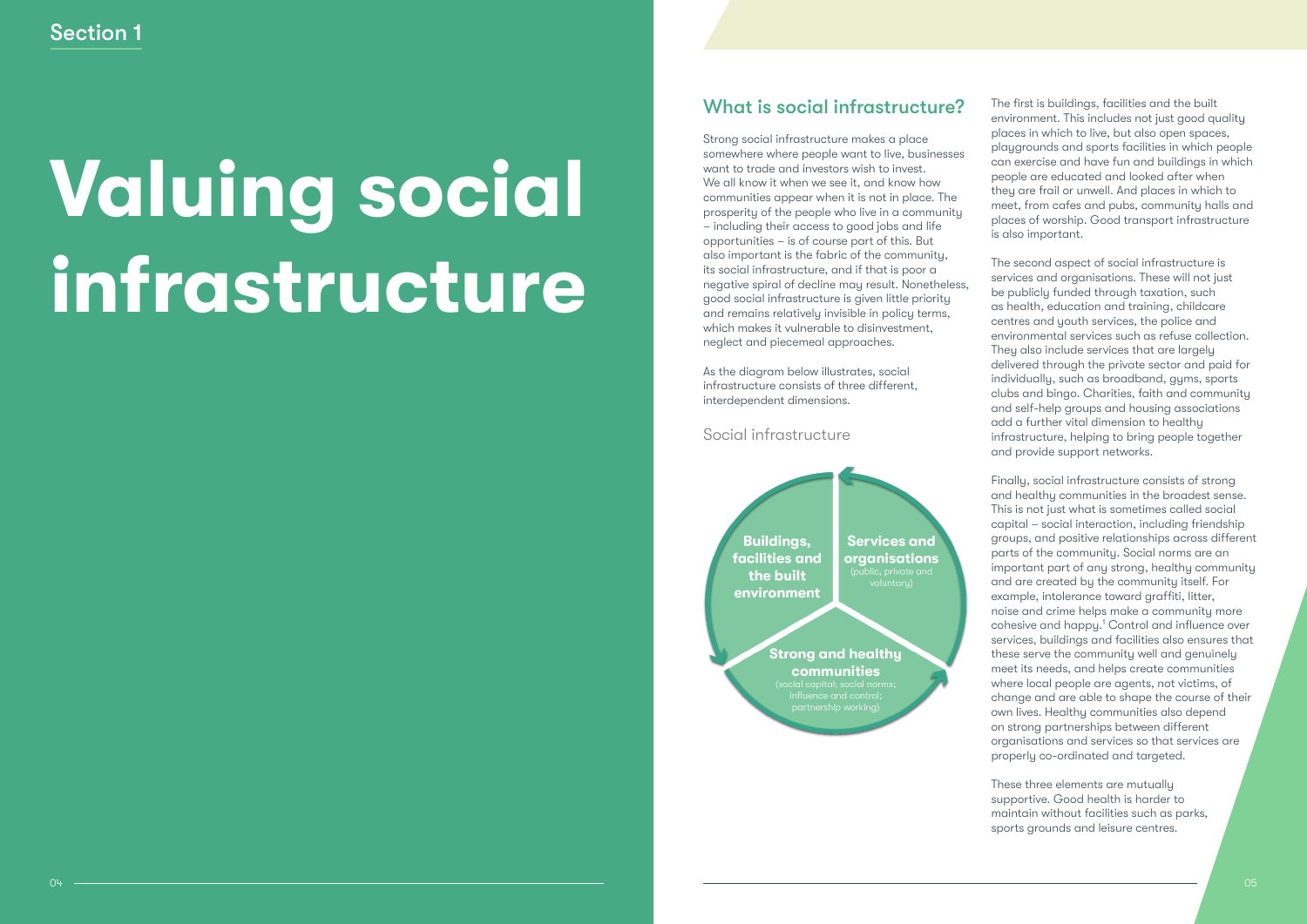#### **Examples**

nousing developments

n's centres, Schools and FE colleges, libraries centres/GP surgeries and hospitals climbing frames and children's playgrounds, sports ls, leisure centres and swimming pools unity halls, places of worship

nd planting, benches and places to sit in public spaces

- g associations and other forms of properly resourced housing
- ns
- .art
- to lifelong learning, youth services
- centres which provide wider health promotion services
- ccess by public transport to all other forms of social ucture
- racks:
- pusing
- air and measures to reduce traffic pollution near es and schools
- r refuse collection, street cleaning and recycling
- to local shops and food outlets that sell healthy,
- able food
- ible supermarkets, Community cafes, pubs, village shops unity policing and preventative measures
- es, arts centres and museums
- yoga, sports groups, choirs, associative charities
- Lunch clubs, self-help groups, community based organisations, s to support vulnerable groups
- friendship groups, social networks and interaction across inities, Faith groups that are involved in wider community a across the whole communitu
- ourhood watch, regular litter collection and graffiti I schemes, drug prevention and addiction support
- ship of community assets, participatory budgeting,
- ourhood management, Tenant Management
- ations, effective consultation mechanisms
- pased initiatives that have partnership working between  $s$ ations and sectors and with communities at their heart  $\overline{\phantom{a}}$

Strong communities are harder to create without physical places to meet, interact and have fun or worship. If local buildings and facilities do not exist, local people face travel and cost barriers to accessing services. If they are poorly maintained, buildings may be unwelcoming, and if they are not inclusive then social barriers may be erected and communities may become divided. If roads are unsafe and not well lit, people may not want to leave their homes.

### What are the ingredients of social infrastructure?

Every community needs a basic level of social infrastructure to thrive. A list of essential ingredients is given in the next page along with some examples.

|                                                         | <b>Essential ingredients</b>                                                                                                                                                                                                                                                                                                                                                                                                                                                                                                                                                     | Exal                                                                                                                                                                                                                              |
|---------------------------------------------------------|----------------------------------------------------------------------------------------------------------------------------------------------------------------------------------------------------------------------------------------------------------------------------------------------------------------------------------------------------------------------------------------------------------------------------------------------------------------------------------------------------------------------------------------------------------------------------------|-----------------------------------------------------------------------------------------------------------------------------------------------------------------------------------------------------------------------------------|
| <b>Building, facilities</b><br>and built<br>environment | Good housing and facilities for the residential care of<br>older people<br>Good childcare, nursery and education buildings<br>Accessible health care<br>Recreational facilities and spaces for children and people<br>of all ages<br>Accessible buildings where everyone in the community<br>can meet<br>Accessible shops, cafes, pubs<br>Safe streets<br>A welcoming and well maintained built environment<br>Accessible waste disposal facilities                                                                                                                              | Mixed h<br>Childre<br>Health<br>Parks, c<br>ground<br>Commu<br>Trees ar                                                                                                                                                           |
| <b>Services and</b><br>organisations                    | Well maintained, safe and affordable social housing<br>Affordable, good quality childcare<br>Good quality education, including early years, and youth<br>services<br>Good healthcare and public health education<br>Affordable, reliable broadband and mobile phone signals<br>Safe, reliable public and other transport<br>Enforced health and safety and environmental<br>regulations<br>Environmental services<br>Affordable shopping and banking services<br>Effective policing<br>Educational, recreational, arts and socialising activities<br>A thriving voluntary sector | Housing<br>social h<br>Warder<br>Sure Sto<br>Access<br>Health<br>Easy ad<br>infrastr<br>Cycle t<br>Safe ho<br>Clean c<br>nurserie<br>Regular<br>Access<br>afforda<br>Accessi<br>Commu<br>Librarie<br>Gyms,<br>Lunch c<br>services |
| <b>Strong and</b><br>healthy<br>communities             | Positive relationships and interaction, trust and cohesion<br>within the community (social capital)<br>Social norms which help ensure a well-maintained and<br>safe environment<br>Influence and control over services, building and facilities<br>and wide civic participation<br>Strong partnerships within and between sectors                                                                                                                                                                                                                                                | Strong <sup>-</sup><br>commu<br>building<br>Neighb<br>remova<br>Owners<br>neighbo<br>Associa<br>Place b<br>organis                                                                                                                |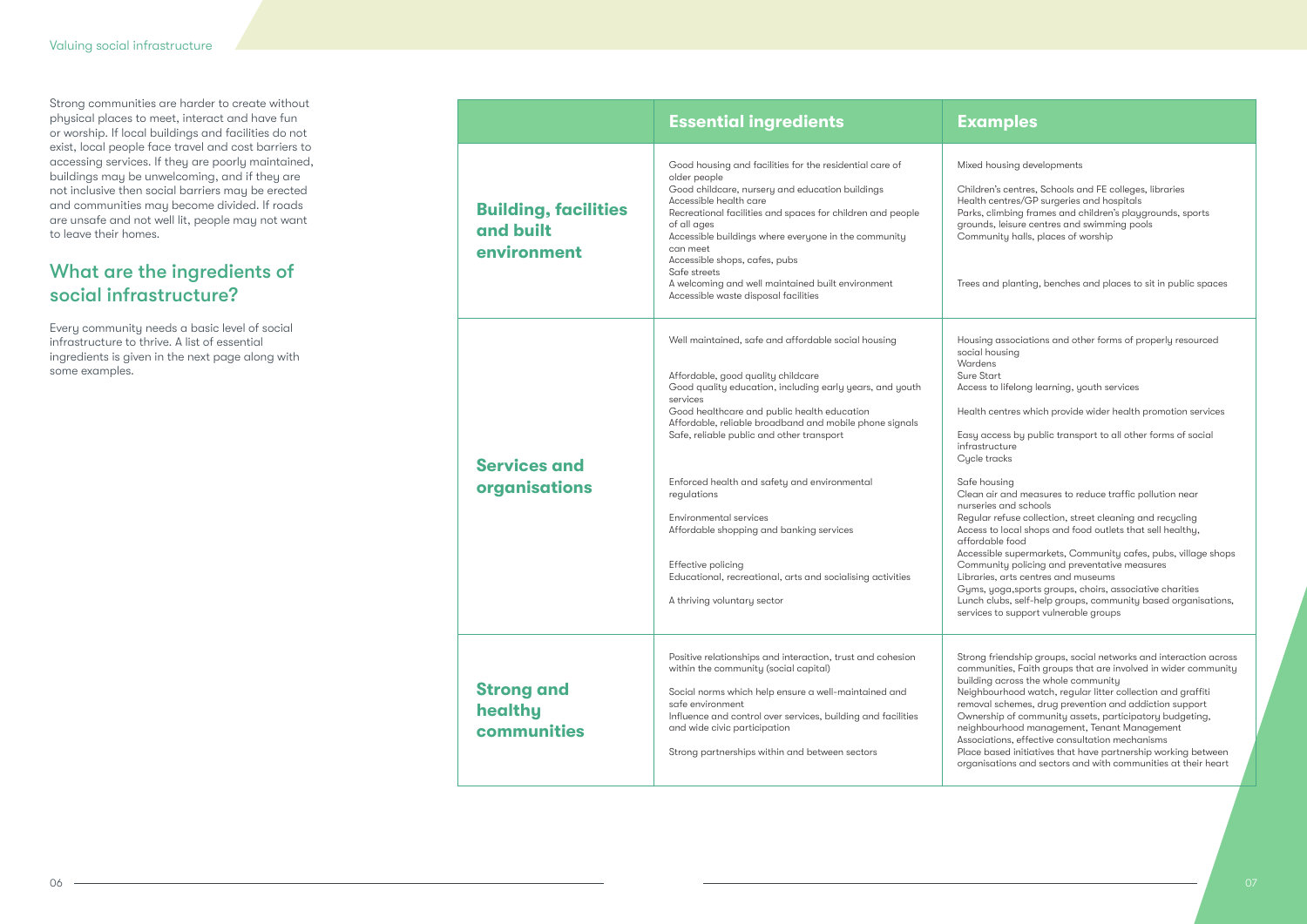### What is most important?

Each community should expect a minimum level of social infrastructure, and should therefore aspire to all of the essential ingredients above. But precisely how these standards are met may be different because they will be tailored to specific needs.

Communities should have a say in what is most important to them when it comes to investing in or maintaining specific examples of social infrastructure. Their ability to determine priorities and have some control over the running of services is part of the empowerment of that community.

What is most valuable to a community will vary but we do know from a LSE ten year longitudinal study<sup>2</sup> of over 200 families living in areas of concentrated poverty and social problems that these things are especially valued by those families in those kinds of areas: Sure Start; decent homes; neighbourhood management; wardens; community policing, crime prevention and safety, including tighter controls on drugs; mixed housing development; open space; sport; schools; training; youth provision; public transport; community activity; and effective consultation.

There may not be a single view within a community about what is important and there will sometimes be conflicting views. Local communities may, for example, resist settlements by travellers and gypsies. Mediation and brokerage by local government or an anchor agency may be necessary.

**10 Communities should have a say in what** is most important to them when it comes to investing in or maintaining specific examples of social infrastructure.

## Disinvestment in social infrastructure

Britain remains relatively rich, compared to many other developed countries, in its social infrastructure. Many people still benefit from an earlier, golden age of investment in it, both by local authorities and, nationally, through the welfare state. Many schools, hospitals, sewers, libraries, public parks and sports facilities originate from that period and helped not just create greater prosperity and well-being but to ensure that wealth, health and opportunities were more equally shared. Many of these were effectively common goods, held in public ownership for the benefit of the public. The welfare state, which was also designed to reduce poverty and illness, provided another, national expression of the belief that collective investment in mutual health and well-being is to everyone's benefit.

But this is changing. Harold Macmillan famously compared the privatisations of national industries to selling off 'the family silver,' commenting that 'the sale of assets is common with individuals and the state when they have run into financial difficulties. First the Georgian silver goes…' Similarly, over the last decade, there has been a quiet reduction in social infrastructure assets either from closure, sales or poor maintenance. Here are some examples:

most affluent communities are far more likely than those in the lowest to feel people in their neighbourhood can be trusted, to agree that people pull together, to want to be involved in local decision making and feel they have influence. They are more than twice as satisfied with the present system of governing and they are twice as likely to take action to influence decisions, laws and policies<sup>11</sup>.

- There were 5.5 million social homes in 1981 in England, compared to 4 million in 2014, according to the NAO.<sup>3</sup> This has helped create the current crisis in housing.
- 603 youth centres closed between 2012 and 2016 and services were cut by £387m between 2010 and 2016<sup>4</sup>.
- More than 350 children's centres have closed since 2010, with only 8 new centres opening $5$ .
- 214 children's playgrounds closed in the year to 2015/16 and a further 234 were expected to close in the following year<sup>6</sup>.
- The amount of school playing field land earmarked for sell-off has increased dramatically to a seven year high, according to a 2017 investigation by the Times Education Supplement, and areas with high

obesity levels are selling the most<sup>7</sup>.

- 380 libraries have already closed by the end of 2016 and a further 340 are under threat of closure over the next five years<sup>8</sup>.
- At a time when park use is rising, there has been a decline in the condition of parks due to budget cuts and this is set to continue<sup>9</sup>.
- Cultural venues like museums and arts facilities have also had their budgets dramatically reduced.

This overall disinvestment is the subject of very little public debate partly because of the relative invisibility of social infrastructure as a whole. It is being driven by cuts in spending. However, it is a short-term strategy that will undermine future well-being and prosperity and bring higher public expenditure in the long run on health and social problems.

As well as a loss of assets, our collective sense of the value of commonly owned social infrastructure has arguably reduced. For example, the proportion of people who believe that unemployment benefits are too high and discourage work has risen from around 30 per cent in the late nineteen 80s to nearly 60 per cent now10.

The one initiative that has been swimming against this tide has been the right to buy community assets, with an increase in community ownership of things like shops, pubs and meeting spaces. As public funds have been withdrawn from libraries, some communities have also taken them over. This can be very positive but it can also bring onerous and unwelcome responsibilities, such as the cost of maintenance, that community groups find hard to meet.

## Some communities are poor in social infrastructure

Despite the existence of many universal services, such as education and health, locally there will be significant disparities across different communities across the UK.

We know, for example, that people in the highest socio economic groups and living in the A study of voluntary sector activity has also found that affluent areas often have far more voluntary and community activity than deprived ones, and those that do exist in deprived areas are often involved in the delivery of 'safety net' social welfare services and are more dependent on state funding, much of which has recently been cut<sup>12</sup>. At the same time, it is important to recognise that there may be a different picture for so-called 'below the radar activity' of small informal social connections and mutual support networks. People who live in deprived areas may still love where they live and have a strong sense of place and community.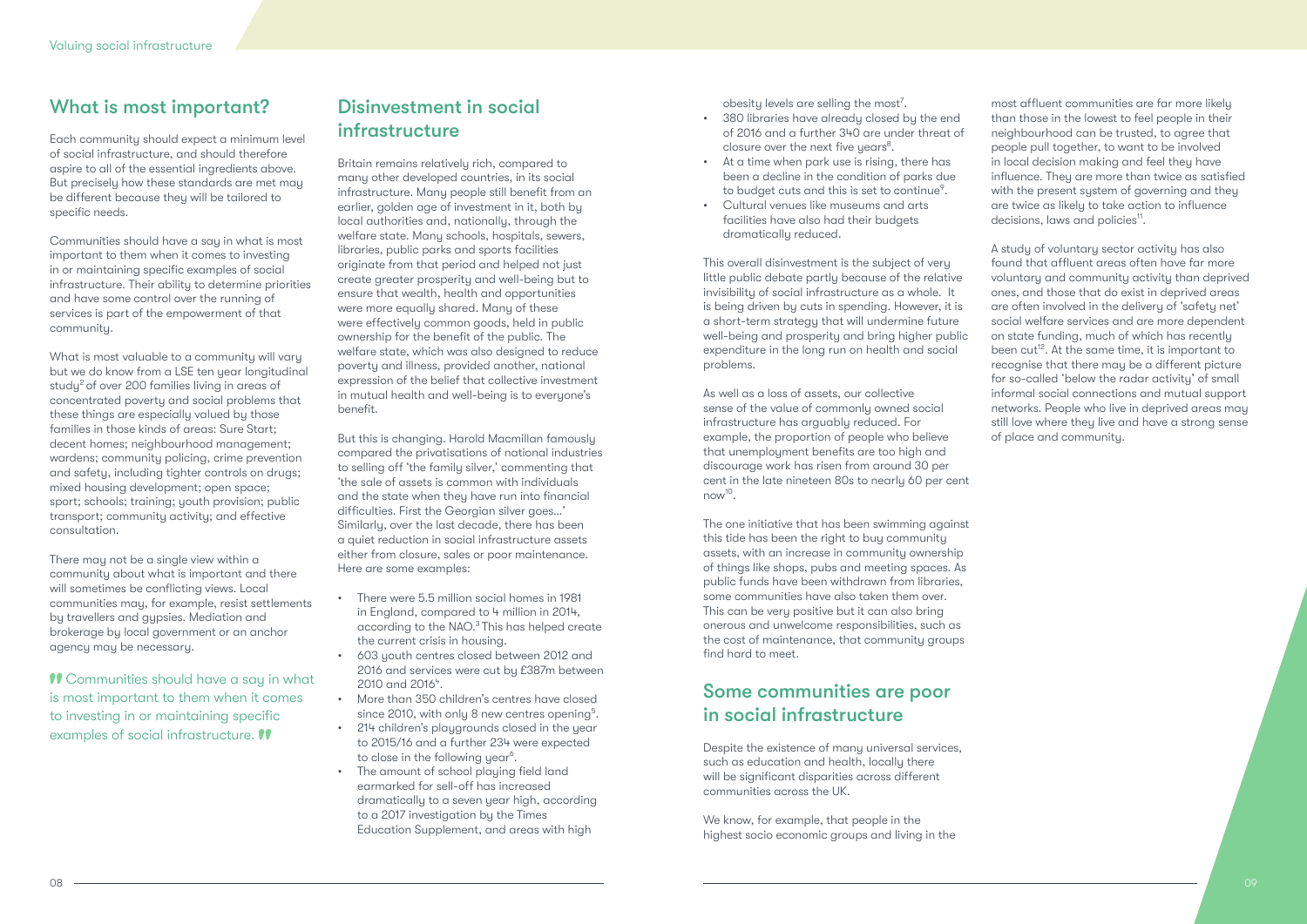Increase in social isolation and social

instability leads to

vandalism and

crime and reduces

preventative effect

of community

## A negative cycle of social infrastructure deprivation

If social infrastructure declines, it potentially creates a negative spiral, with people who can moving out, leaving many vacant properties, reducing rental income, and the level of private

### Cycle of community deprivation

The UK's current measure of affluence and deprivation, the Office of National Statistics' Index of Deprivation, comes closest to measuring social infrastructure, but it does so only partially. Of its seven domains, four are relevant. Barriers to Housing and Services measures the physical accessibility to some local services (post office; primary school; general store or supermarket; GP surgery) and the affordability of housing. Living Environment Deprivation measures the quality of the local environment, including the quality of housing and outdoors environment through measures of air quality and road traffic accidents. The Health Deprivation and Disability domain measures the risk of premature death and the impairment of quality of life through poor physical or mental health. The domain measures morbidity, disability and premature mortality but not aspects of behaviour or environment that may be predictive of future health deprivation. The Crime domain measures the risk of personal and material victimisation at local level<sup>13</sup>.

retail businesses and facilities may further fall as a result. Empty social housing is often then used as temporary accommodation for transient people, reducing the existing cohesion of communities. Run down communities can result in less clear social norms, leading to vandalism, fly-tipping and increased litter, and an increase in drug-dealing and crime.



Increase in housing, unemployment, relationship, health and other social problems

**Shops, businesses** and people start to leave the area, reducing **attractiveness** further

**Voluntary sector** forced deeper into crisis management rather than preventative role

### Measuring and mapping social infrastructure

Starting with the information in the Index, it will be valuable to map existing social infrastructure in different areas and understand relative strengths and weaknesses. The draft new London Plan, for example, says that Boroughs should undertake a needs assessment of social infrastructure to ensure it meets the needs of London's diverse population; and says that planning for major redevelopment or regeneration projects must ensure that social infrastructure is built in. It also proposes that if one part of social infrastructure is closed down due to redevelopment, it should be replaced by another form of social infrastructure<sup> $14$ </sup>.

However, its domain on services is partial, not recording key preventative services, such as recreational facilities, children's centres or social care, or the quality of services. Nor does the Index record any measures of community strength or cohesion or voluntary and community sector activity.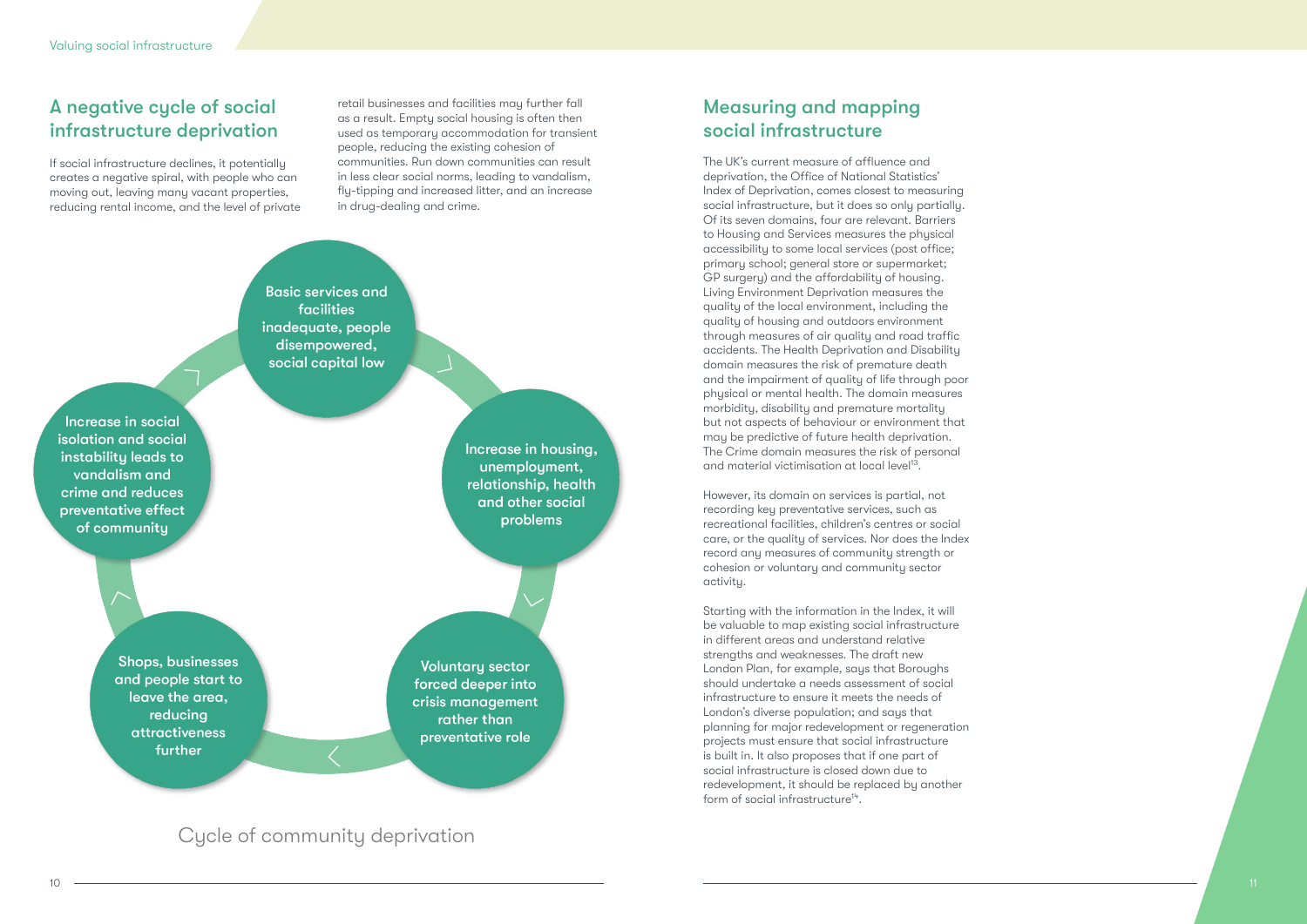# **Social infrastructure and early action**

Social infrastructure and early action are closely intertwined. Early action – building a fence at the top of the cliff rather than running an ambulance underneath –is a term used to capture all forms of preventative activity, not just investment in the early years, but also actions taken, for example, to avoid diabetes, prevent re-offending or avoidable frailty or dependency in old age.

Most social infrastructure supports early action. It helps build the individual and social resourcefulness that helps avoid problems in the first place and also provides the social networks, facilities and services that can help nip any problems that do arise in the bud. Strong, preventative social infrastructure, including social support networks, can make all the difference.

An important lesson for early action is to think of prevention holistically, bringing in all three dimensions of social infrastructure. Early action initiatives could be more effective if they deploy and build on all of the resources available in social infrastructure. But, often, they tend to focus on one dimension only or one sector:

*Community based approaches* to place based change are based on the belief that if communities are strengthened and empowered, they will become more resourceful and resilient. However, simply seeking to build social capital within neighbourhoods and institutions, although important, will never be sufficient to turn round a whole community, especially if at the same time public services such as youth clubs and childcare centres are being closed. If there are no buildings or facilities in which to meet, then it is hard to build relationships, and if meeting spaces are not welcoming and inclusive, then cohesion will not exist. If public services are cut back in the hope that communities will substitute for them, communities will end up impoverished rather than empowered.

- Initiatives that involve only *public services* disregard the fact that many other voluntary, community and private sector organisations and services in an area, as well as buildings and facilities, can make a difference. A public health initiative, for example, will be less successful if it ignores the fact that access to healthy food is restricted by lack of shops or the presence of multiple fast food outlets. For example, in Southwark, Healthy High Streets works with authorities and local communities to help to change the high street to make it healthier15.
- *• Economic regeneration initiatives* have often been carried out with buildings, facilities and the built environment most in mind. But if social norms in a community are bad, new investment may still end up being trashed and people may feel unsafe. If people lack a say about how to improve their community, physical investment in 'slum clearance' schemes may destroy or displace communities; or 'white elephant' investments may be made. If buildings are refurbished

It is also important to ensure that the potential of social infrastructure to support early action is used to the full. Social infrastructure inevitably and rightly contains a mix of acute services and preventative activities but can be made more preventative.

but the services run in them remain poorly designed, targeted or even non-existent due to lack of funds, little will actually change. There is a danger that areas will become gentrified and that the people who originally lived in them will simply be displaced.

The Early Action Task Force (EATF) breaks early action into three elements. Most upstream is primary prevention. This includes not just vaccination programmes but universal services and facilities, such as education, sports and libraries, and strong communities. These all help form resourceful and resilient individuals, with prevention hard-wired in. Secondary and tertiary prevention occur as a risk of problems become more evident, or problems themselves first arise. Initiatives aim to intervene to reduce their negative impact. Again, strong, preventative social infrastructure, including social support networks, can make all the difference.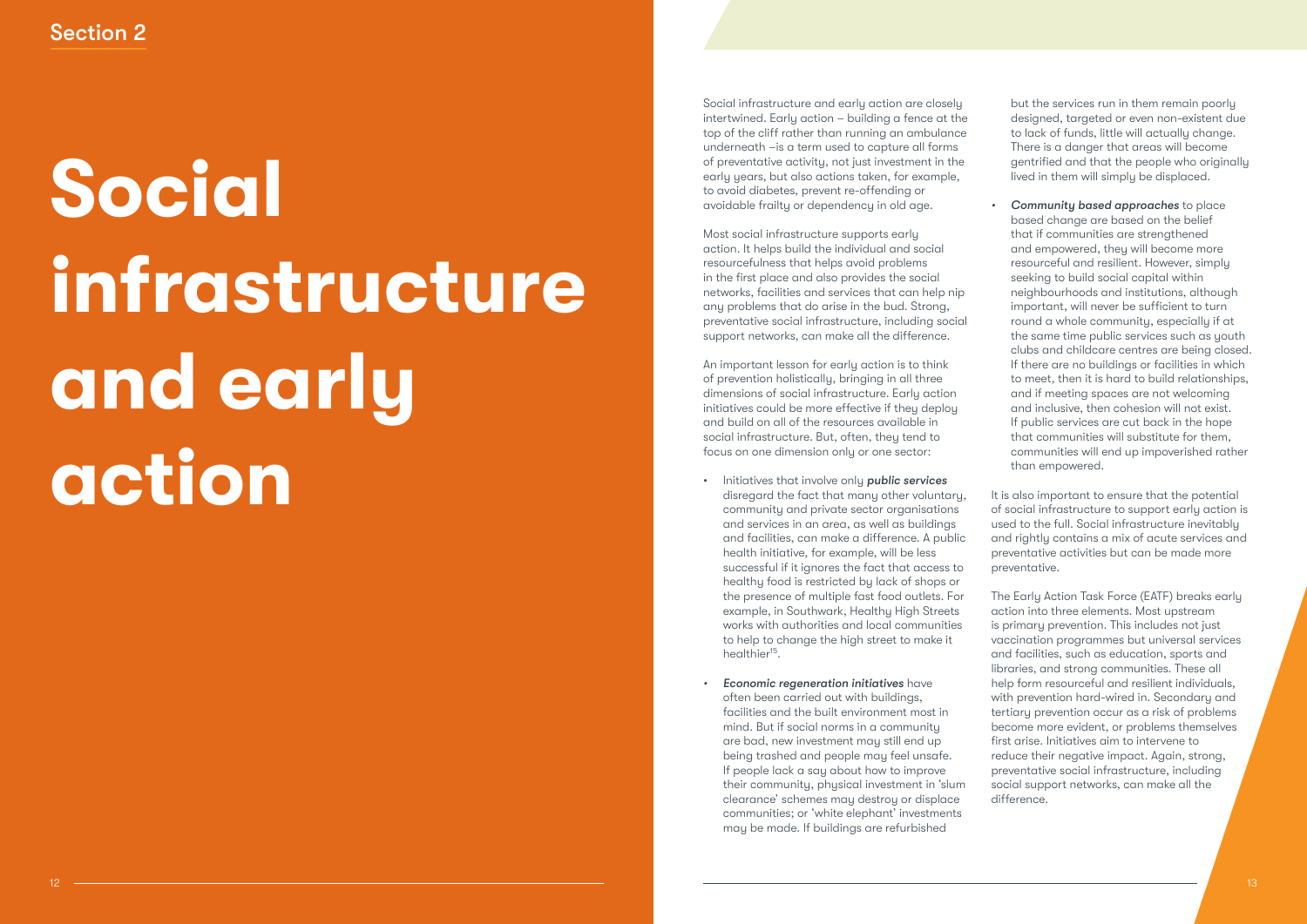Definition of early action, focusing here on services

#### **Primary prevention**

Preventing or minimising the risk of problems arising, usually through universal policies like health promotion or a vaccination programme.

#### **Secondary prevention**

Targeting individuals or groups at high risk or showing early signs of a particular problem to try to stop it occurring. For example Family Nurse Partnerships, screening programmes, or the Reading Recovery Programme.

#### **Tertiary prevention**

Intervening once there is a problem, to stop it getting worse and redress the situation. For example work with 'troubled families' or to prevent reoffending.

#### **Acute spending**

Manages the impact of a strongly negative situation but does little or nothing to prevent the negative consequences or future reoccurence. For example prison, or acute hospital care.

As a society, we will always need acute services and facilities. People will always get ill, for example, and all communities benefit from GPs surgeries and hospitals as well as facilities, such as leisure activities, which promote good health. But it is possible for health centres, hospitals and other services which provide some acute services to work in a more preventative way - for example by providing a range of well-being services from stopping smoking, counselling, physiotherapy and mutual support groups - and to work with communities, rather than simply for them, for example through social prescribing. Similarly, housing associations can support and build communities, not just provide housing. Places of worship can reach out beyond their immediate communities to provide facilities for everyone in the area in ways that build new relationships and social capital.

The aim should be to build and strengthen preventative social infrastructure that is geared as far as possible toward early action.

#### Barriers to early action

Early action saves money and promotes both prosperity and well-being, yielding a 'triple dividend' which:

- Creates happy and prosperous people and communities who are ready for everything and can contribute fully, both economically and socially.
- Reduces the costs of social failure, minimising the need for state intervention and maximizing the potential for it to invest in the future.
- Builds sustainable human, economic and social capital.

And yet it is systemically underfunded and is often cut back perversely in order to fund short term pressures. Why?

There are many barriers that prevent early action from being put into effect and these affect social infrastructure too. The first is short term planning. When success is judged only on the short term,

longer term consequences in all decisions they take; and an Office for Future Generations has been established to monitor the success of public bodies in meeting this duty.<sup>17</sup>

it is inevitable that investment in the future will be crowded out or cuts may be made in services and facilities that only bring long term benefits. The relative longer term costs and benefits of existing acute and preventative policies are often not considered when decisions are taken. Even basic information on what is being spent on acute versus preventative expenditure is often missing. Silo working is another important barrier to effective early action, creating poor incentives for creating or maintaining early action, as costs and benefits often fall to different budgets. 'Dual running', or finding new funds to invest in early action alongside acute budgets (which may remain high in the short term before the benefits of preventative action kick in), is often a serious difficulty.

**The relative longer term costs and** benefits of existing acute and preventative policies are often not considered when decisions are taken.

To tackle these, the Early Action Task Force advocates:

#### Longer-term planning

Long-term planning which takes into account the relative costs and benefits of the status quo or a change. Public bodies should apply a Ten Year Test to all new spending and decisions on cuts. This would involve a ten year impact assessment of any policy or change, including the impact on other areas of public spending and other departments. Indeed, ten year impact assessments in the Treasury's spending reviews were advocated by the National Audit Office in its *Early Action Landscape Review* in 2013.16 Capital projects are already planned on a ten year basis, and social infrastructure and early action should be considered on the same timescale. To give some planning stability, firm budgets should be set for as long as possible, ideally five years, with impact assessments looking a further five years beyond that.

In Wales, there is a statutory duty toward Future Generations with which all public bodies must comply, requiring them to take into account

This kind of approach would better support all forms of early action and would help protect and enhance vital social infrastructure.

#### Better information

Lack of transparency and accountability for early action is a major barrier to change. Where preventative spending is not properly tracked or protected, for example, on social care, a shift away from prevention toward crisis care may happen almost invisibly. To strengthen transparency and accountability, a consistent definition for early action should be put in place across all public agencies so that such spending can be measured, monitored and incrementally increased. Again, this was advocated by the *NAO's Early Action Landscape Review*. This approach has been put into practice by the Early Intervention Foundation in its publication *Spending on Late Intervention*, which estimated that about £17 billion a year is being spent in England and Wales on acute interventions for children and young people, some of which could be better deployed.

#### Incentives to break down silos

Many social problems need concerted action across budget and institutional boundaries yet it is often very hard to persuade another public body to find the funding to take action that benefits another, or to consider costs that may result from its own actions where these fall to another's budget. The Early Action Task Force therefore advocates a number of tools to try and shift the incentives.

The first is mapping to understand what resources exist, which bodies are responsible for them and how different agencies can better work together to deliver more effective early action.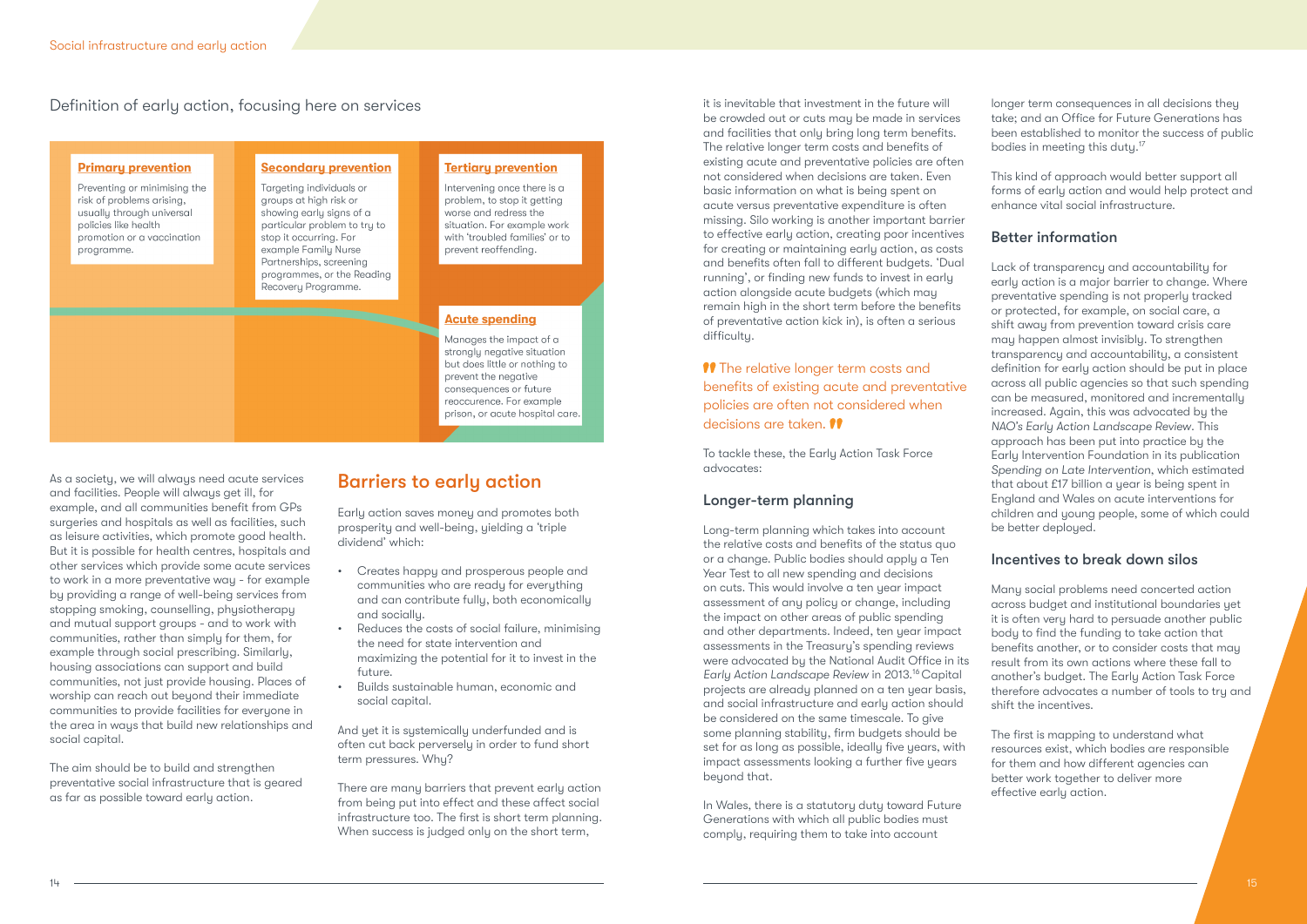

#### Treating early action as an investment

Once early action spending has been identified, ring-fencing of early action budgets should be considered, in the same way that capital budgets have been separated from current budgets in government planning. Expenditure that brings long term benefits in terms of increased revenue and reduced costs should be prioritised and not raided to fund short-term pressures.

new jobs. The RSA's Inclusive Growth Commission in its final report argued that investment in social infrastructure should no longer be seen as affordable only once growth has been created but should be seen as a way of creating inclusive growth. The shift in economic thinking it seeks is captured by the two diagrams below from the report.<sup>18</sup>

Capital and current expenditure on social infrastructure is an investment in the future and is especially important where simultaneous efforts are being made to improve economic opportunities for disadvantaged communities, as it will make these areas more attractive to investors and better equip local people to take up The key to unlocking investment in social infrastructure is to recognise that it is a driver for future prosperity and well-being, alongside other forms of investment.

Over the medium term, greater investment within a total budget might be achieved by spending more of the available budget on early action rather than on acute services – and targets

could be set accordingly. The Early Action Task Force has been encouraging budget holders in the both the public and voluntary sectors a) to invest a greater proportion of their available budgets in early rather than acute action b) to move more of their existing investment in early action 'upstream'. A similar approach should be adopted on social infrastructure.

better services to help children failing at school. In the autumn of 2017, the NCVO also called on the Chancellor 'to use dormant asset to support local communities for a generation to come'. Locality has suggested that communities be allowed to use dormant asset money to purchase assets of community value.<sup>20</sup>

But the case for additional new funds should also be considered, particularly to help with "dual running' in the short term. One way of releasing funds for early action is to pool budgets. Potential profits from new investments can be shared to a pre-agreed formula or what we call social profit sharing agreements. Another idea is so-called responsibility charging to levy a charge where one public body passes on costs to other because of inaction or systems failure.

There is also a case for using funds already set aside for capital investment to boost social infrastructure. The Government is investing considerable sums in economic measures that it believes will increase prosperity and reduce regional disparities. It has established a National Productivity Investment Fund of £31bn for capital projects over six years and a £1.7bn Transforming Cities Fund to improve transport links. The Government has also pledged to create sovereign wealth funds in the form of Future Britain Funds backed by future revenues from shale gas extraction and receipts from the sale of public assets. It has also committed to a Future Prosperity Fund from the money currently spent by the EU regionally in the UK. If these funds could be used for social as well as capital infrastructure that would be a good first step.

Wider thinking is beginning to develop in this area on how to create significant funding and assets for the common good, including through public ownership. The New Economics Foundation has developed the concept of the 'social commons'.19 Steve Schifferes at City of London University, with support from the Friends Provident Foundation, is developing the case for national and local social wealth funds. The RSA is also exploring ideas in this field. The Early Action Task Force proposed last year a Next Generation Fund to invest in early action to support community activity and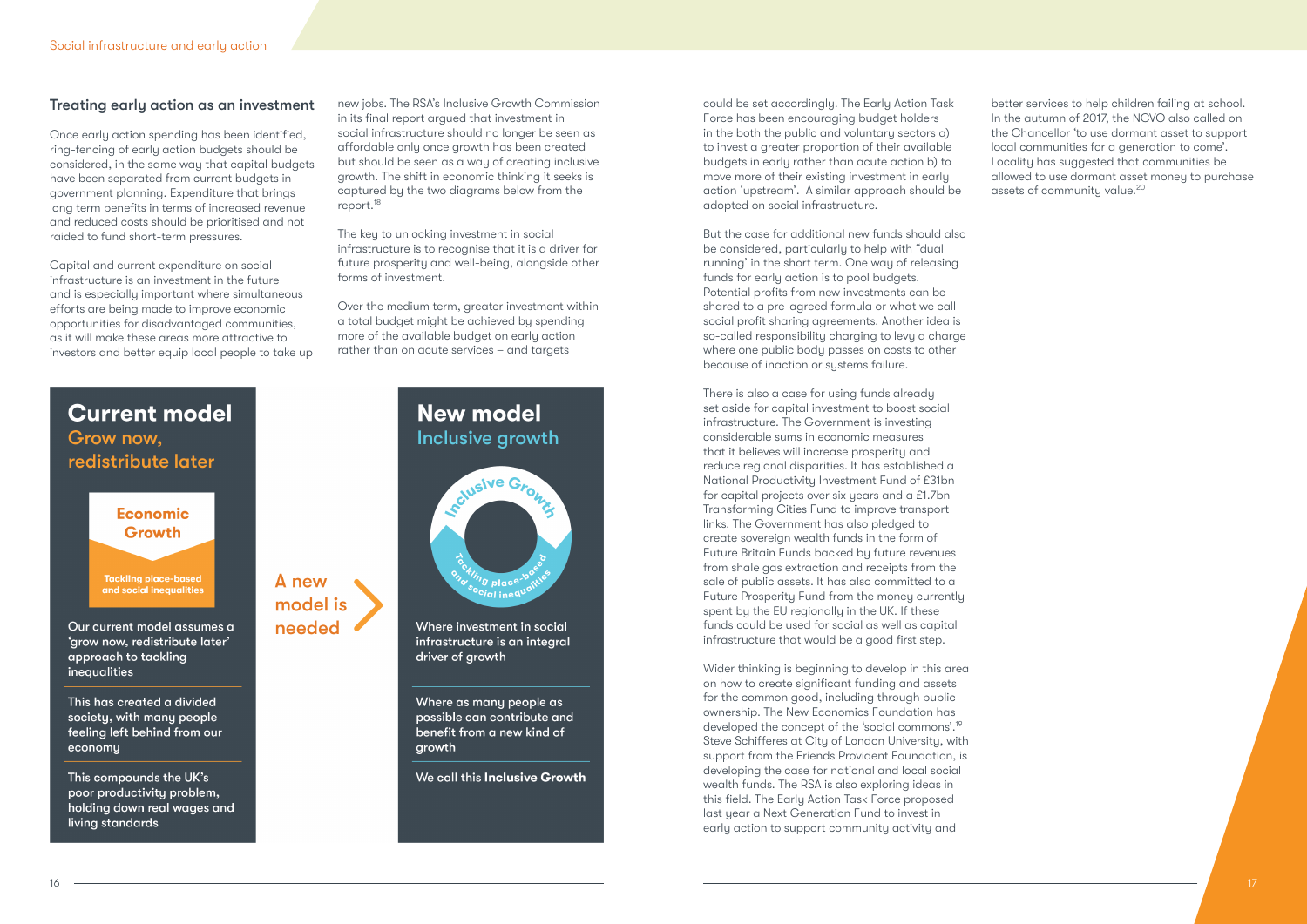# **Learning from past and existing practice**

As set out in the previous sections, investment is important but one of the lessons from evaluations of place-based initiatives is that relationships, time, clarity of purpose and using existing resources well all matter too. This is the message from *Historical Review of Place Based Approaches*, published in 2017 by the Lankelly Chase Foundation and carried out by the Institute of Voluntary Action Research. Looking at evaluations of such approaches over the last 50 years – both government and foundation sponsored - in the UK and also in the US, Europe, Canada and Australia.<sup>21</sup> the review found:

There have been many place based initiatives in this and other countries which have tried to work on one or more aspects of social infrastructure, with the aim of turning lives and communities around. This section looks at the lessons that have emerged and tries to identify some learning points for local practitioners with social infrastructure specifically in mind.

## General lessons

- That place based approaches take time.
- Clarity about roles and focus are all important.
- It is important to link the very local with the wider sustem.
- Relationships are critical, including between partners and local people.
- Change needs to be embedded in the whole local system, not just depending on one or two people.

The study suggests that it is valuable to start by building relationships rather than leading with money, as it can create unrealistic expectations or even generate competition rather than collaboration locally.

It is useful to establish a clear set of values and principles for the initiative and to show leadership that encourages collaboration. It is easy to spend time establishing formal structures but it is informal ways of working together that form the glue and creates essential trust. Time spent here is time well spent and it is also necessary to be clear about the levels of commitment required and mechanisms for accountability.

Local authorities and other statutory agencies are essential partners; and change needs to permeate throughout – at political as well as operational level - if it is to last rather than relying on a few statutory champions, who may move on. There is a need for capacity building within the public sector to help them to make wider links within the public sector, and develop relationships with the community and with other organisations.

A common agenda, shared and aligned measurement systems, mutually reinforcing activities; continuous communications and the presence of a lead organisation can ensure collective impact.

Any structures for collaboration need to work for local residents, not just the professionals. Community engagement is important and it takes time and patience to understand and know a community and its assets. Reaching all parts of the community may be difficult at first, and communities may be divided, so it may be necessary to start with the usual suspects and work outwards. Expect emotions and conflict and deal with them, rather than try and smooth over or ignoring them, the review warns. It is often important to find community intermediaries, which can come from people inside the community, though sometimes this will involve setting up a new organisation or building on an existing one.

Defining what changes you want at the outset is important. It will all take time and long term goals and milestones are important. Sustainability needs to be built in from the start and there should be exit strategies. Evaluation of how change is created as much as what changes resulted is recognised as increasingly valuable.

One problem highlighted by the Lankelly Chase study is that certain communities may be better endowed with social infrastructure than others and communities rich in social infrastructure are likely to find it easier to implement successful place based strategies. This may lead to perverse effects ie less needy areas being chosen for funding or some initiatives thriving because of well developed social infrastructure where,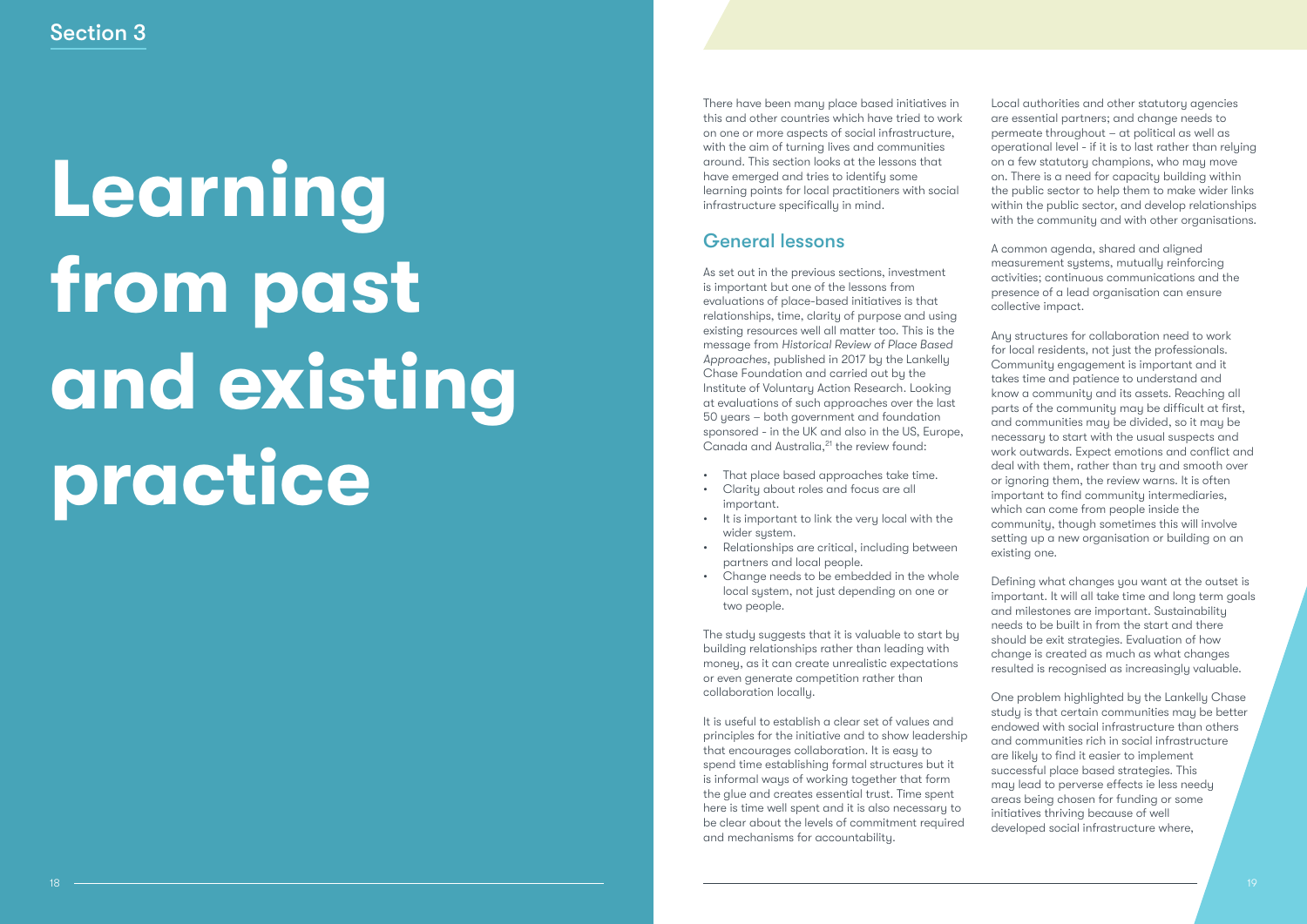## Experience from governmentled schemes in England and **Wales**

actually, the initiatives need to work in the most deprived, not relatively affluent areas. The more needy the area, the more time is needed to build capacity.

Looking at major Government led initiatives in England and Wales over the last few years, one lesson stands out: they are often piecemeal in their approach to social infrastructure and it seems much easier to spend new money on specific initiatives than to utilise existing public sector funding on services and assets.

Perhaps the national initiative that has come closest to dealing with all three dimensions of social infrastructure, and trying to develop genuine partnership working, was the New Deal for Communities, which was established in 1998 and aimed to transform 39 very deprived areas through local partnerships. A lesson that emerged was that partnership working is intensive and difficult. It is said that it worked best where councils were closely involved. But even where this was the case it was difficult to engage and redeploy existing public sector (and private) resources and ensure that the priorities and targets of major national public programmes, which can be enormously important locally, are aligned to local objectives.

Big Local is giving a million pounds to different communities with low levels of social infrastructure. This funding gives the communities power but there is also a heavy responsibility to use the money well. The way in which they choose to use these resources varies hugely. In Barnsley, for example, they have invested the money in buying homes, doing them up and then renting them out a fair rent. In Chatham, they have reclaimed a park overtaken by vandals and crime, which had become disused and overgrown. In St Matthews, Leicester, the partnership has funded an astro-turf pitch and a running track. One of the problems is that local authorities can withdraw their own funding on services in the knowledge that the community may be able to use the resources to fill the shortfall.<sup>23</sup>

Total Place, under the last Labour Government, potentially came closest to trying to deploy existing resources toward prevention, rather than just spending additional money. But, sadly, it was short-lived.

The Southwark and Lambeth Early Action Commission comes closest to identifying a strategy to create preventative social infrastructure and its report, which was published in 2015, provides a template that others can use.<sup>24</sup> Its goal was to create:

Community and Neighbourhood budgets under the Coalition Government in some ways continued this experiment in breaking down silos between services and seeking to move services more upstream. A Locality evaluation of Neighbourhood Budgets in October 2016<sup>22</sup> is very positive about the many different initiatives that have come out of the programme but it is less sanguine about their future. It seems that

that Neighbourhood Budgets/Our Place has done little so far to transform existing public services, resulting mostly in community additions to existing services and ones which are unlikely to be funded by the state in future. As a two year initiative, unsurprisingly it also worked best where working relationships and community capacity were already well developed. Depressingly, the evaluation identifies a pattern where innovative service models, as with the NDC and Total Place, have not been mainstreamed. The public sector also seems reluctant in practice to trust public investment to small-scale community led activities.

#### Some more recent examples

In Lancashire, the police force have set up a separate company to train ex-offenders in refurbishing derelict buildings in the area to provide them and others with a home and provide ex-offenders with a future trade. Proceeds from sales are ploughed back into the company.<sup>25</sup>

In Lambeth, led by Lambeth AgeUK, voluntary agencies are working together to support older people through a multi-agency referral scheme, Safe and Independent Living (SAIL) designed to streamline health and social care. They offer one-to-one meetings with older people to discuss what support they might need and can refer them to whichever organisation is best placed to help.<sup>26</sup>

- 'Preventative places' places where the quality of the neighbourhood makes people feel good, and helps them lead fulfilling lives and look after themselves and each other.
- 'Resourceful communities', where people are given agency.
- Strong collaborative partnerships, where organisations work together, share knowledge

and power, and foster respectful, high trust relationships based on a shared purpose.

• Systems geared to early action, where the culture, values, priorities and practices of local institutions support early action as the new 'normal' way of working.

## Key ingredients for practitioners

Based on the insights in this report, here are some initial pointers on how to add to and develop social infrastructure. We hope practitioners can add to, develop and even challenge them through their own continuing practice, sharing their experiences with others, so that learning can continue to grow.

## Map existing social infrastructure and recognise and use the resources that already exist

Most communities in Britain, even the poorest, are still rich in resources, despite austerity, and new resources are currently in very short supply. There may be assets and land still in public ownership that may be better deployed. The amount of resources spent on public services either directly or through the voluntary sector will be huge, and could probably be more preventatively focused and targeted. Collaboration across services and organisations and sectors can also make them far more effective and bring in resources that hitherto were invisible or unused. Communities often have considerable informal networks and small voluntary and community organisations that are important to their strength and which may also be able to do more heavy lifting with the right assistance. Volunteering and neighbourly acts of kindness can bring huge benefits in terms of peer support.

Sometimes a relatively small amount of money can make a big difference, supporting a church hall or community group that might otherwise

close, for example, and will be repaid many times over in terms of social capital generated. Bringing communities closer together and giving them more power can unlock considerable energy and activity that would otherwise remain latent. Joining up the work of existing voluntary bodies and using them to better support public services may also need some additional funding to make it happen but can dramatically amplify the effectiveness of current public investment in services such as schools or hospitals. Some examples are explored below.

#### Examples of unlocking the resources of the community

The West London Zone represents a partnership of local organisations all working towards the same goal: that the children and young people in its area grow up safe, happy and healthy. It does this by helping charities, local authorities, schools and children's centres deliver the best possible support to the children and young people who need it most. It receives funding from a number of sources which it intends to pay back through reduced costs on services achieved through prevention.27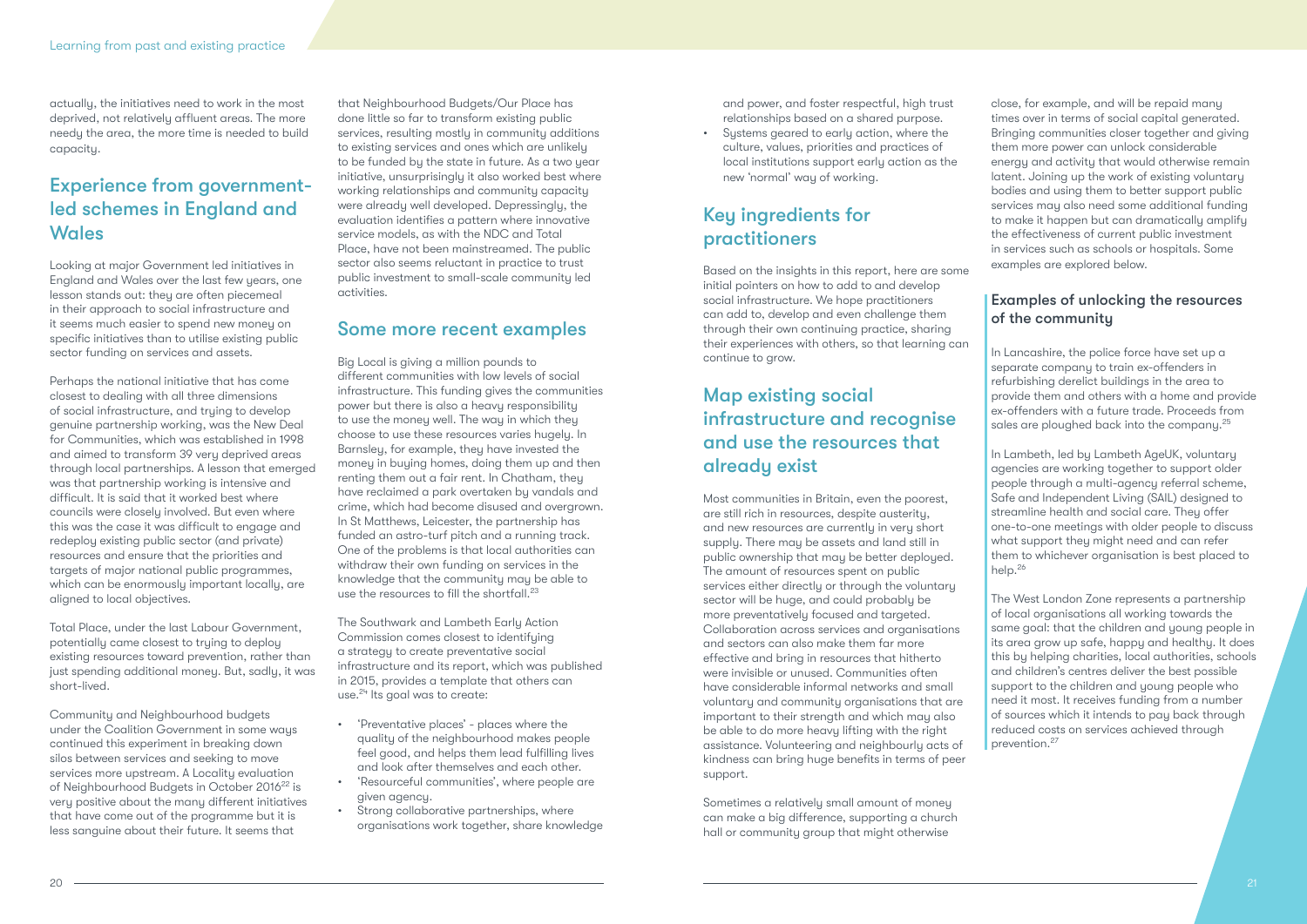## Develop collaborative leadership

Public Health at Plymouth City Council spent a year of systems development with service providers and users, engaging in many different conversations designed to unlock new thinking. It has pooled budgets and told its service providers that their contracts are secure to encourage more collaborative, rather than competitive leadership.<sup>28</sup>

Collaboration across and within sectors is important and it is vital to engage local councils, who are often under huge pressure and experiencing considerable churn. Investment in capacity building is important, including in the public sector, and time needs to be devoted to building trust and genuine shared goals, as illustrated by the examples below.

#### Examples of developing collaborative leadership

The Brexit referendum hightlighted the issues of so-called 'communities left behind'. But what do the people 'left behind' actually want? Being listened to, being given more power, being treated equally and given equal opportunity, with a rebuilding of trust in politicians, the media and institutions – these are the pointers emerging from a series of roadshows commissioned by the RSA in disadvantaged communities in areas like Clacton and Port Talbot, which explored views of how to create an economy that works for everyone. Participants saw a role for the voluntary sector in this, acting as intermediaries – and a number of the meetings were hosted by the community groups.<sup>29</sup> But it also requires a willingness to listen and cede power from those who control assets and deliver services.

The voluntary sector led Hartlepool Early Action Funders Alliance project on children's services has invested two out of its five years of project life in developing collaborative leadership, look at staffing roles, service interaction and how to develop deep relationships, before moving on to make actual changes.

## Listen and engage with communities and identify their priorities

The Mayor of Seoul installed a huge statue of an ear when he was involved in trying to introduce change. Listening and engagement is important and takes time. Techniques such as participatory budgeting, and creating new spaces for discussion, can help, as illustrated by the examples below.

#### Examples of empowering and engaging local people in different conversations

#### *The importance of power and control to 'communities left behind'*

Following on from foundations laid by the Southwark and Lambeth and Southwark Early Action Commission, a new partnership between the Southwark Council and CCG partnership and the voluntary and community sector, *Common Purpose, Common Cause*, was launched in November 2016. The strategy puts early action at its heart and commits to a common vision and goals. It also promises changes in how public bodies work with the voluntary sector, including co-production, longer term grants and changes  $\ln$  commissioning.<sup>31</sup>

#### *Participatory budgeting*

Udecide gives people in Newcastle the power to decide how to spend a pot of money so it can make the biggest difference to their lives. It engages communities in identifying their needs, discussing and agreeing priorities, and deciding about granting funding to address those needs. In each case, a steering group is recruited which plans and prepares the later phases. People who are expected to benefit from the money being spent are engaged to define issues and explore solutions, which are converted into costed project proposals, which are then voted on by the communities involved. Projects are monitored and evaluated, with learning fed back to inform new initiatives.30

#### *Deeper listening*

The Early Action Neighbourhood Fund Ignite Project in Coventry has been looking at ways of introducing a different kind of conversation between service providers and local residents, moving away from 'dead spaces', such as formal

meetings, in which real listening is often difficult. One of these is a 'walk in the park' in which conversations are held more informally between different groups, promoting deeper engagement and more human relationships.

## Common vision and values

Common vision and values should be established and these should be the starting point, rather than leaping to specific targets. Focus is valuable and a clear sense of what change you want to see.

#### The example of developing a common early action vision in Southwark

### Align systems and performance measures

Systems and performance measures need to be aligned across different organisations. Identify what matters to a community through participative democracy and then measure progress against that, sharing the information with local people.

## Money – pool budgets and look at ownership

New investment can be very important in impoverished communities. But leading with new money can sometimes be a mistake, as it blocks thinking about what resources already

exist and prevents imaginative thinking, but resources matter. It is important to use existing budgets, not just add new ones. Pooling of funds can enable innovation and make resources go further. Ownership, or even just management, of local assets can build agency, unlock resources and build social capital, as illustrated by the Tenant Management Association case study below. Funds can be raised locally to support activity. The Hackney Giving Fund is an example of local fund-raising to increase resources for social infrastructure.<sup>32</sup> Islington has something similar. A realistic exit strategy for sustainable funding should be established early on. There is scope for some fresh thinking about how to use new funding to lever in public sector resources (time and money) to projects. One idea is a kind of 'match funding' – in which funders would only commit funds if the public sector also commits to devoting time to the project, with the funder offering more if, over time, the public sector actually commits more resources of its own.

*Ownership, or even just management,* of local assets can build agency, unlock resources and build social capital... *If* 

#### Example: taking control of community resources strengthens social infrastructure – Tenant Management Associations (TMO)

A TMO is a means by which council or housing association tenants and leaseholders can collectively take on responsibility for managing the homes they live in. Those resident members of the TMO create an independent legal body and usually elect a tenant led management committee to run the organisation. The TMO can then enter into a legal management agreement (contract) with the landlord. The TMO is paid annual management and maintenance allowances in order to carry out the management duties that are delegated to them. Independent Government sponsored research has proved the benefits of forming a TMO: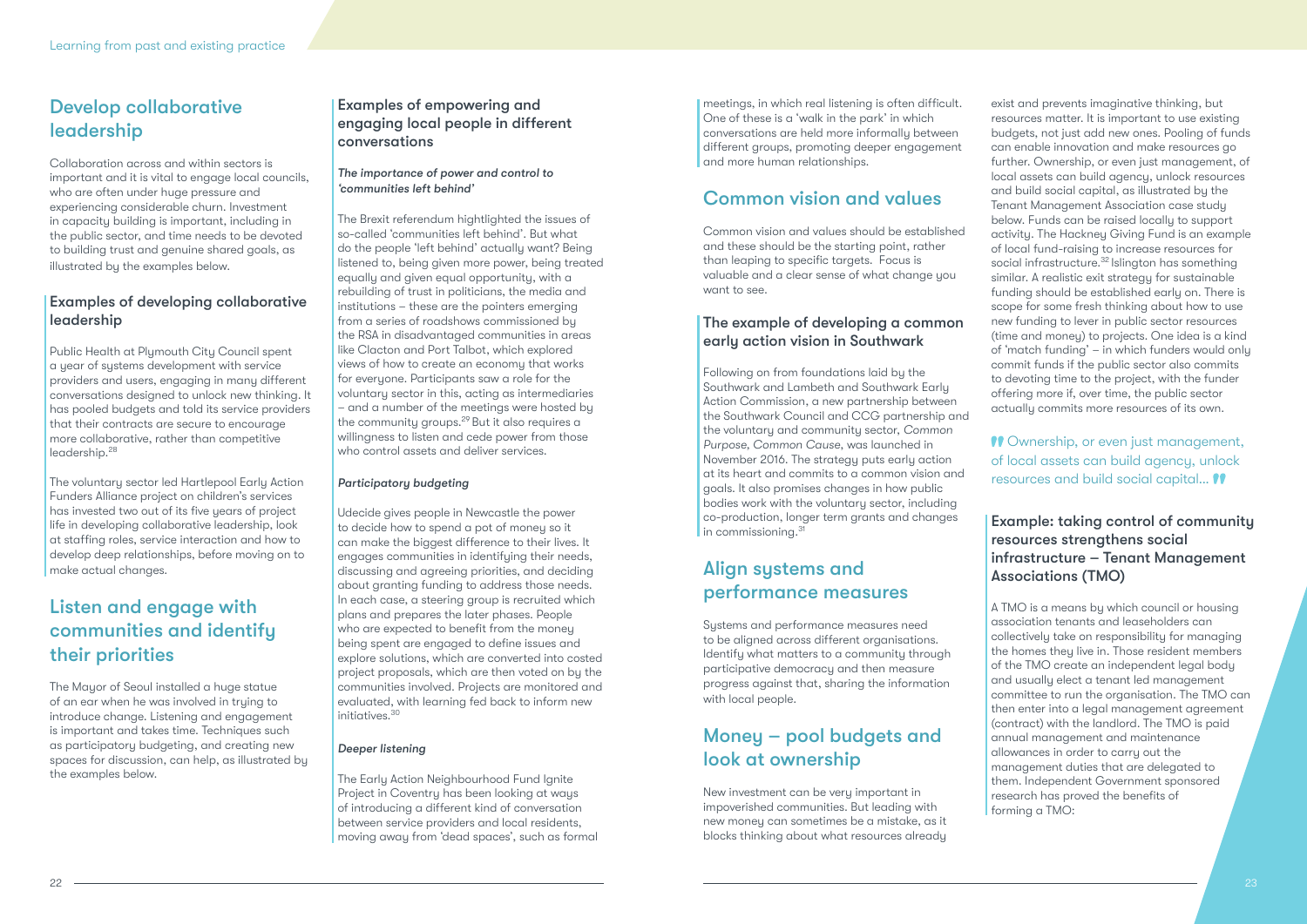- TMOs often manage their housing more effectively than their landlord. Their performance matches the top 25% of local councils in England.
- This better performance by TMOs covers repairs, relets, rent collection, and tenant satisfaction.
- TMOs, being on the spot and with local knowledge tend to act sooner and more effectively when dealing with tenancy management problems.
- TMOs can work well in socially excluded communities.
- Many TMOs are involved in wider community activities and play an important part in neighbourhood regeneration.
- The majority of TMO tenants say the TMO helps to increase community spirit and improve the quality of life.

NB The so-called Kensington and Chelsea Tenant Management Association involved in the Grenfell Tower disaster is not in fact a TMO but an armslength local authority body.

Because TMOs improve and care for the buildings they manage, rates of occupation increase, generating additional rents. This creates a virtuous circle, as more funds are available for improvements and repairs.

### Take time

A long term (ten year) approach is probably essential but set milestones and look for quick wins in the early period.

## Think holistically

Think holistically against the three dimensions of social infrastructure, as argued earlier, and match investment in capital infrastructure with spending on social infrastructure.

## Don't neglect the small things

There is a theory that broken windows can lead to the decline of a neighbourhood, and fixing them can start to make a real difference. As David Robinson points out in his book, *Changing London: A Rough Guide for the Next London Mayor*, the Barcelonan architect Manuel de Sola Morales coined the phrase 'urban acupuncture' – using urban design and small-scale interventions in the built environment to transform the large urban context. David also talks of 'community acupuncture', advocating strategic support for local initiatives that build platforms for neighbourhood connections that can catalyse wider change. These can be very small things, from a new park bench in a housing estate, to litter bins and flower baskets.

#### References

- 1. This thinking was first developed by Liz Richardson and Katharine Mumford in *Community, Neighbourhood and Social Infrastructure,* Chapter 12 of Understanding Social Exclusion, CASE, LSE
- 2. *Family Futures: Childhood and poverty in urban neighbourhoods*, Anne Power, Helen Willmot and Rosemary Davidson, 2011, The Policy Press, p.284
- 3. *Housing in England: overview*, NAO, 2017
- 4. Unison's *A Future at Risk: Cuts in Youth Services* 5. https://www.theguardian.com/society/2017/
- feb/02/sure-start-centres-300-closed-since-2010 6. As reported by The Association of Play Industries in April 2017: http://www.api-play.org/hundredsof-playgrounds-set-to-close-says-API-report
- 7. https://www.tes.com/news/school-news/breakingnews/exclusive-councils-sell-hundreds-acresschool-playing-field-land
- 8. According to the Chartered Institute of Librarians: https://www.theguardian.com/books/2016/ dec/12/library-closures-will-double-unlessimmediate-action-is-taken
- 9. According to the Heritage Lottery Fund: ww.theguardian.com/environment/2016/sep/07/ uks-public-parks-face-decline-and-neglectheritage-lottery-fund-report
- 10. Source: British Social Attitude Survey
- 11. *Whose Society? The Final Big Society Audit*, Civil Exchange, p54
- 12. http://www.birmingham.ac.uk/generic/tsrc/ documents/tsrc/working-papers/workingpaper-65.pdf
- 13. https://www.gov.uk/government/statistics/englishindices-of-deprivation-2015
- 14. *The Draft London Plan 2017, Chapter 5: Social Infrastructure*
- 15. http://b.3cdn.net/nefoundation/ a5845188d1801a18bc\_3nm6bkn3b.pdf, p50
- 16. https://www.nao.org.uk/report/early-actionlandscape-review/
- 17. http://gov.wales/topics/people-and-communities/ people/future-generations-act/?lang=en

| 18. https://www.thersa.org/discover/publications-   |
|-----------------------------------------------------|
| and-articles/reports/final-report-of-the-inclusive- |
| growth-commission                                   |

- 19. http://neweconomics.org/2017/05/building-newsocial-commons/
- 20. https://blogs.ncvo.org.uk/wp-content/ uploads/2017/09/Autumn-Budget-submissionfrom-NCVO-ACEVO-and-UKCF.pdf
- 21. http://lankellychase.org.uk/multipledisadvantage/publications/historical-review-ofplace-based-approaches/
- 22. https://mycommunity.org.uk/wp-content/ uploads/2016/11/Our-Place-evaluation-report-1. pdf
- 23. *The Grammar of Change, Big local neighbourhoods in action*, by David Boyle
- 24. https://communitysouthwark.org/news-jobs/ southwark-and-lambeth-early-actioncommission-report
- 25. *A Rough Guide to Early Action*, The Early Action Task Force
- 26. https://www.ageuk.org.uk/lambeth/our-services/ lambeth-safe-and-independent-living-sail/
- 27. https://westlondonzone.org/how-it-works/
- 28. https://campus.recap.ncl.ac.uk/Panopto/Pages/ Viewer.aspx?id=df91ebad-4f28-4a8b-a24a-84b4137f90d3
- 29. Roadshows undertaken as part of the RSA's Inclusive Economy project. For more information: *https://www.thersa.org/discover/publicationsand-articles/rsa-blogs/2016/10/how-theeconomic-inclusion-roadshow-will-help-citizensinfluence-policy*
- 30. http://b.3cdn.net/nefoundation/ a5845188d1801a18bc\_3nm6bkn3b.pdf p43
- 31. https://communitysouthwark.org/sites/default/ files/images/VCS\_Strategy\_FINAL%20%281%29\_2. pdf
- 32. http://www.hackneygiving.org.uk/